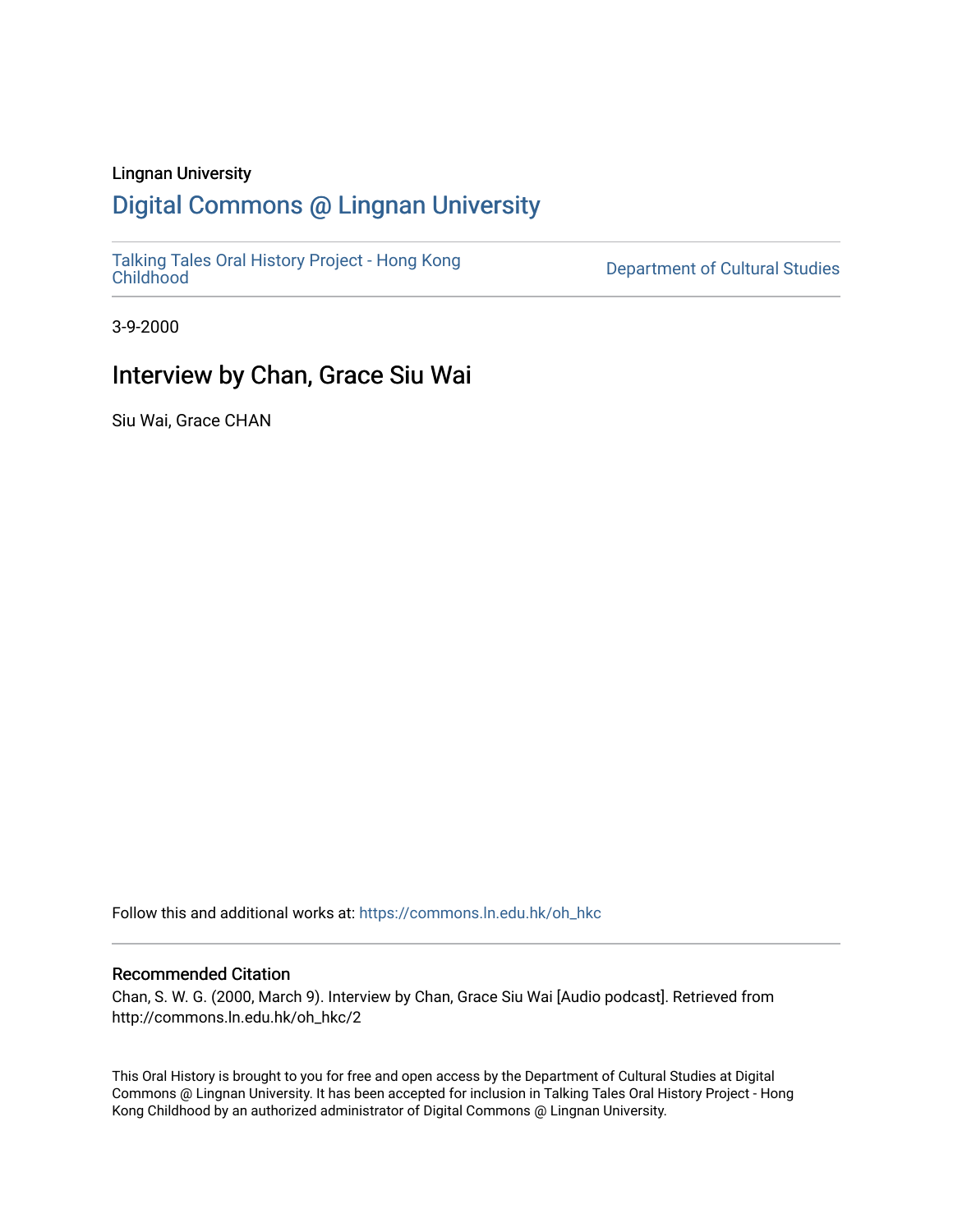# **Translation of Transcription**

## **Tape starts**

(My name is Grace. The interviewee is Anita. The time now is 10:45 p.m., today's date is  $9<sup>th</sup>$ March  $2000$ 

### The interview starts

 $(Grace = interviewer, Anita = interviewee)$ (The interviewee was informed in advance that it is an interview about her childhood.)

Grace: Let's start our interview now. I know that you live in a fishing family when you are a

child, could you please tell me something about your life in childhood?

Anita: My life in childhood? I was very poor at that time!

Grace: How poor was it?

Anita: So poor that we could just earn the breakfast but dinner or the dinner but breakfast.

Grace: hm ... You have said that you lived in a fishing family, which means you lived in a boat

Those time?

Anita: Yup

Grace: What kind of job did you responsible for then?

Anita: I was responsible for taking care for my younger siblings.

Grace: Any other works except that?

Anita: Preparing meals for the whole family ... my parents were poor.

Grace: How many siblings are there in your family then?

Anita: I have eight siblings including me.

Grace: You lived in quite a big family!

Anita: Yeah ...I am the third one among my siblings, I have two elder brothers, one sister and six younger brothers (one of them died from sickness, so Anita just said there were eight in total before.)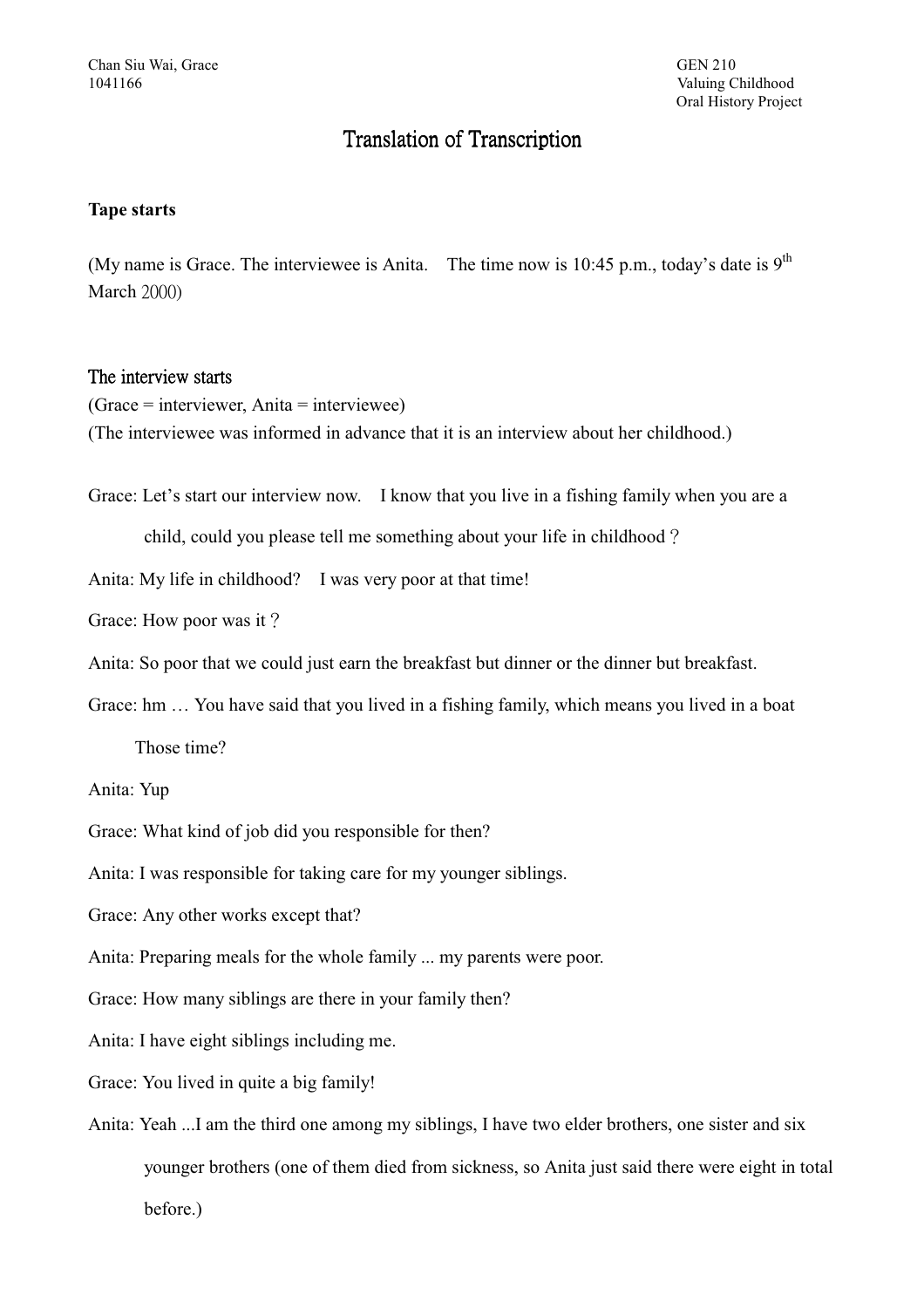- Grace: As the third sibling in your family, that means when you were just a little gal, your younger siblings must be more or less younger than you, how did you take care for them?
- Anita: Feeding them and looked after them. I ... my mom didn't have time to take care for them, so I

just took these work, and thus I didn't need to do the work.

Grace: What do u mean by the second "work"?

- Anita: It's the fishing work.
- Grace: I see... When didn't you take care for your younger siblings?

Anita: When they were ten something.

Grace: Was the work after you didn't need to take care for them a hard one?

Anita: I didn't know what is a hard job. I just did what I should do.

Grace: You didn't even feel you are poor?

Anita: It's the environment that I should face and that's it

Grace: You've mentioned that you have a younger sister, did you feel there is any differences

between you and your younger sister?

Anita: She's luckier than I am, at lease she had chance to study but I hadn't.

Grace: How many years she is younger than you are?

Anita: She's five years younger than me ... no... She is now forty something ... (thinking) ... She's ten

years younger than me! (a little bit surprised)

Grace: It's really a big age difference.

Anita: She's the fifth, and me the third.

Grace: That means there were two elder siblings borned before you?

Anita: Yup, two brothers.

Grace: And a younger brother between you and you younger sister, right?

Anita: Yup

Grace: I wonder whether you the two elder brothers had chances to study?

Anita: The eldest hadn't, but the second had. The other siblings had, except the eldest brother and me.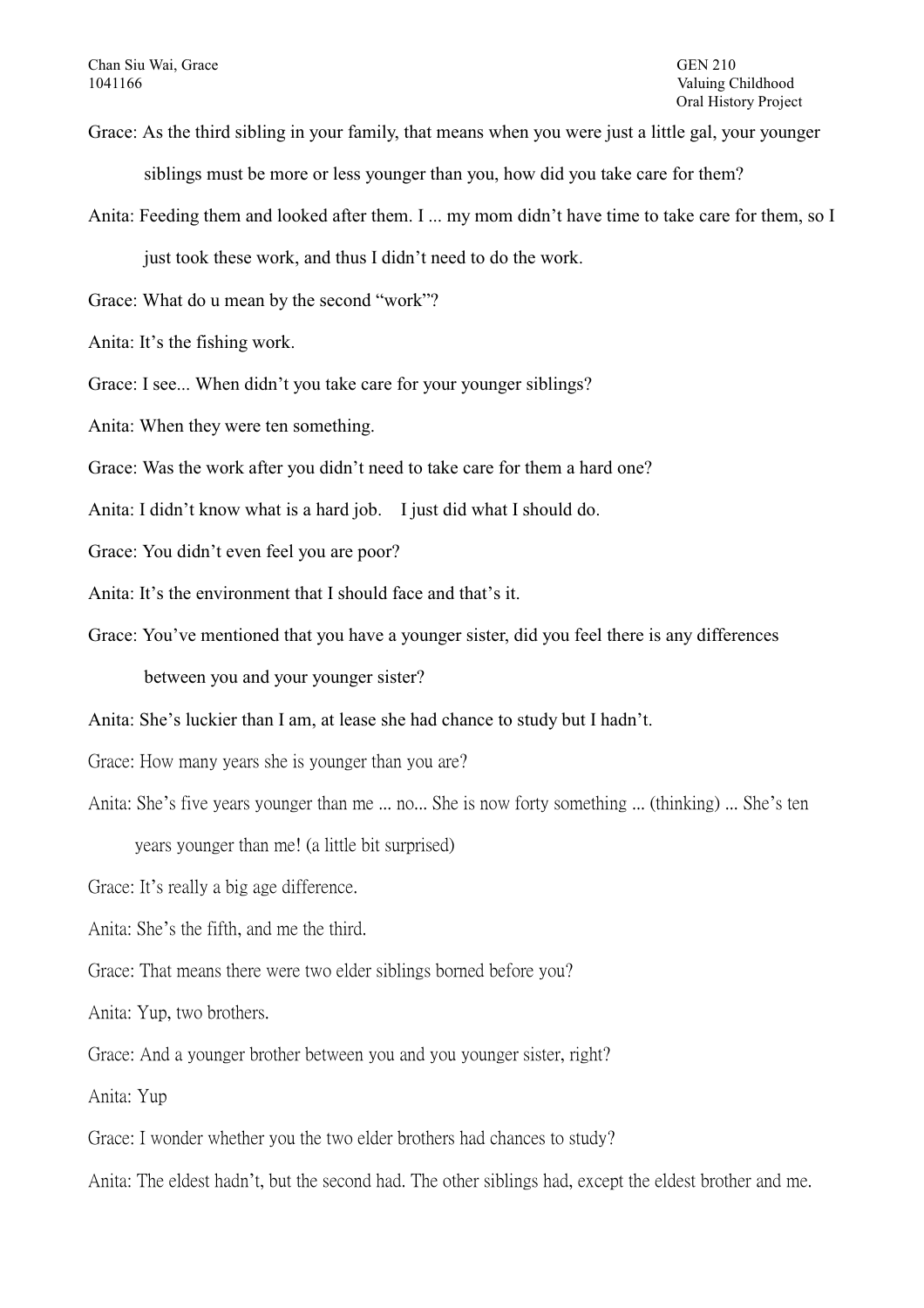Grace: How did you feel when u were watching them went to schools everyday?

- Anita: Feeling ... I felt I was not as lucky as they were.
- Grace: You like studying very much actually?

Anita: Sure.

- Grace: What advantages of studying do u think of?
- Anita: At least one can reading and writing and knows more things.
- Grace: Was there any things that you were better when compared to them or any things you wanted to Learn that time?

Anita: I wanted to learn from clothes-making schools, but I couldn't. I didn't have chanced to do it.

- Grace: "You didn't have chanced" means...
- Anita: Our (economic) environment didn't allow me to do so.
- Grace: I see, you need to help your family, so u couldn't do it.
- Anita: Yup, the little skill of making clothes now I have was learned by myself, it is some old skill actually.
- Grace: But one don't know that kind of skill without learning it before, there should have had somebody taught you at first!
- Anita: No, I didn't, I just learned it by making paper patterns according to the finished clothes, then I just tried how different parts of the paper patterns of a clothe should be combined as a clothe.

Grace: Did you make clothes for yourself?

Anita: Yes

- Grace: Did you dare to wear it? (Laughing)
- Anita: Sure! I even made for others!
- Grace: Really? You must make beautiful clothes then!

Anita: It's fairly good. I had made for my friends for no returns.

- Grace: Your friends? Where did u acquaintance your friends?
- Anita: Their parents were of the same occupation of ours, we were fishermen.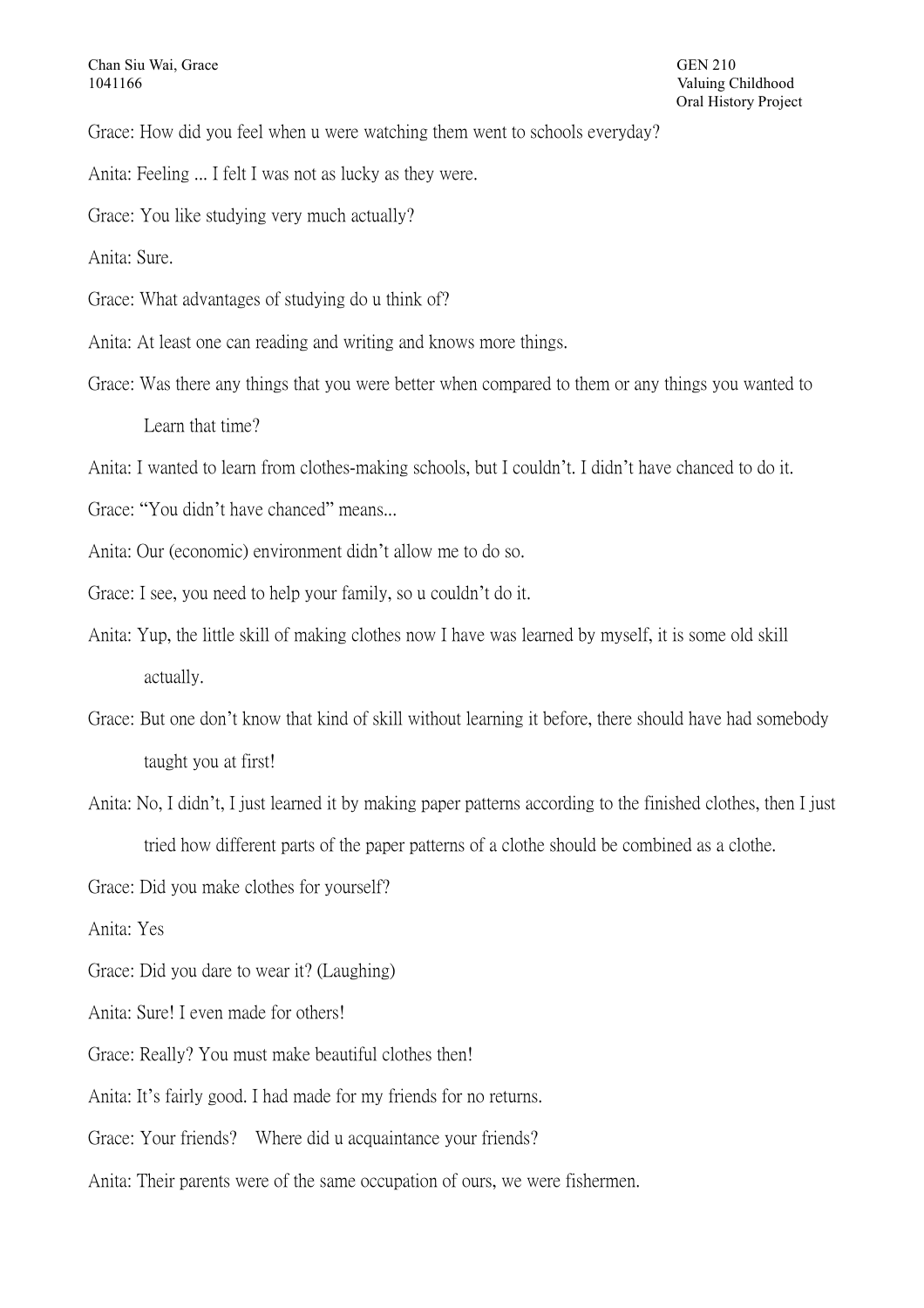Grace: Do u contact with them now?

Anita: No

Grace: Why? You are friends.

Anita: As we didn't have telephones those time. We had no contact with each other since we got married. When they married and moved to ... like say ... Macau, Hong Kong or Aberdeen, we didn't see each other frequently. We didn't have telephones so we have no contact now. It's different from today, that we have telephones. You know where the others are by calling them.

Grace: Was your friendship with them good?

Anita: Yup, we got along with each our as if we were friends.

- Grace: I see... There must be no computers that time, people now have computers and electric games. What's the difference between the children of today and of that time?
- Anita: Today's children are luckier, at least their parents buy for them what they want. I think it is the small group who's parents couldn't buy them things,

Grace: Your parents couldn't buy toys for you when you were little, right? Did you blame them this?

Anita: No, they tried their best to work, that's our economic situation not good.

Grace: How about the children of the other boats?

Anita: Some of them had.

Grace: You admired them?

Anita: It's hard to say ... I saw my parents worked very hard ... I remember there was once a crab bit my eldest brother. He cried. But he still had to continue to work after crying. That's why I never blame my parents and my mom even worked very hard.

Grace: You felt satisfied already once the whole family could eat fully?

Anita: Yup ... I remember there was another once my Dad was sick and thus in hospital, my eldest brother could just go outside working. Mom sent us to my Aunt since she had to take care for Dad. My eighth brother needed to drink milk at that time, it's lucky that my Aunt gave me milk powder so that I could make milk for him. She gave us food that left from her meals. My father's